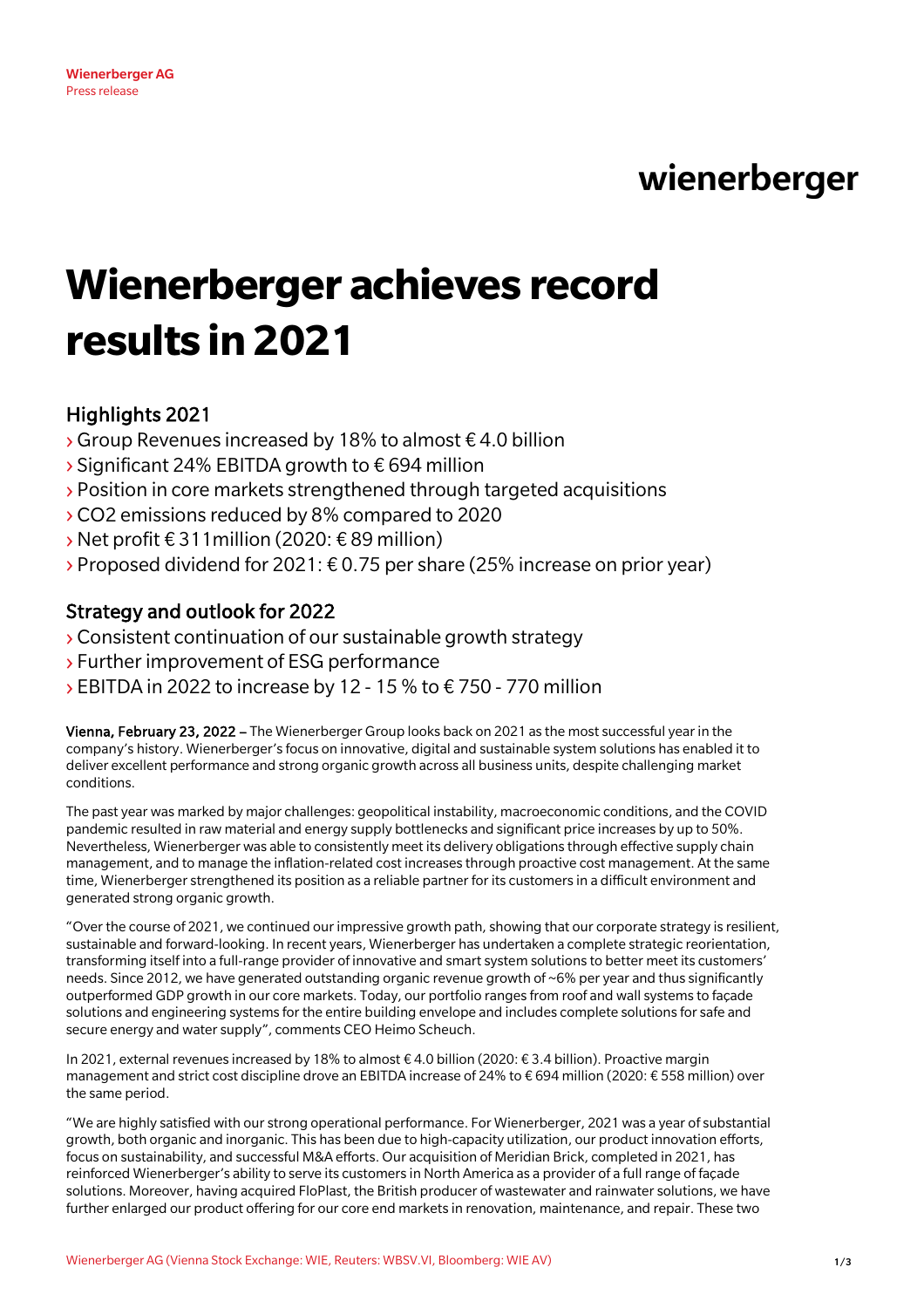acquisitions are expected to make a strong contribution of € 60 million in 2022. We will consistently pursue our growth strategy and thus ensure further growth in North America and Europe", says Heimo Scheuch.

## Strong performance demonstrates resilience across all Business Units

Wienerberger Building Solutions Business Unit generated revenues of  $\epsilon$  2.3 billion (2020:  $\epsilon$  2.1 billion). At € 473 million, EBITDA LFL was 15% above the previous year's level (2020: € 412 million). For the Wienerberger Piping Solutions Business Unit, proactive margin management and strict cost discipline resulted in improved operational performance. With revenues of € 1.2 billion (+25% compared to 2020), EBITDA LFL increased by 15% to € 115 million. The North America Business Unit reported a 53% increase in revenues to € 499 million, with EBITDA LFL up by 76% to € 83 million.

## Clear ESG targets and strong ESG track record

"The climate crisis is a fact, and only with determined sustainability goals and decisive action can we shape a future worth living. Within the framework of our award-winning Sustainability Program 2023, we have set ourselves clear ESG targets for decarbonization, the circular economy, and biodiversity. We will continue to pursue our valueaccretive growth trajectory, while supporting the European Green Deal", emphasizes Heimo Scheuch. With an innovative product portfolio, new application technologies, and the decarbonization of production processes, Wienerberger has already outperformed its own ESG targets. Part of the ambitious Sustainability Program 2023 is the reduction of CO2 emissions by 15% compared to 2020. In 2021, the company has reduced its CO2 emissions by 8% compared to 2020. Moreover, Wienerberger will ensure that by 2023, all newly developed products will be 100% recyclable or reusable. At the same time, Wienerberger's focus on circularity has resulted in an increase in the proportion of secondary and recycled raw materials utilized. Furthermore, Wienerberger has developed its own catalogue of biodiversity measures, which are to be implemented at all of Wienerberger's production sites by 2023.

#### Dividend increase and outlook 2022

In line with its long-term dividend policy, Wienerberger paid out a dividend of € 0.60 per share in 2021. Based on the strong business development in 2021, the Managing Board will propose to the Annual General Meeting that a 25% higher dividend of € 0.75 per share be distributed in 2022 for the past business year.

Looking towards 2022, Wienerberger expects the prevailing macroeconomic conditions to remain. Factors to be taken into account include the continued unstable geopolitical situation and persistent restrictions and supply bottlenecks in the raw material markets, not least due to the COVID pandemic. The strong increase in cost inflation is to be covered through appropriate price adjustments. Wienerberger is well positioned to do so thanks to robust supply chain structures and a forward-looking energy procurement policy. Wienerberger is determined to continue to deliver strong organic growth ahead of its underlying markets in 2022 thanks to its excellent positioning and its innovative and sustainable portfolio of solutions. Wienerberger expects sales volumes to remain at 2021 levels on account of consistently strong demand across the renovation, water and energy management, and new build markets.

Wienerberger expects to continue to increase profitability through further self-help measures and portfolio expansion. In 2022, Wienerberger expects to spend € 135 million on the maintenance of its industrial base and deploy € 160 million for organic growth investments. Additionally, Wienerberger is analyzing a pipeline of attractive growth projects focused on renovation, water and energy management. For 2022, the company has set itself the target of increasing EBITDA by 12-15% to € 750 - 770 million.

Wienerberger will publish its full 2021 Annual Report on March 28, 2022.

The webcast of the presentation of the results can be accessed at 9:00 am CET on February 23, 2022 on [www.wienerberger.com.](https://www.wienerberger.com/en/media.html)